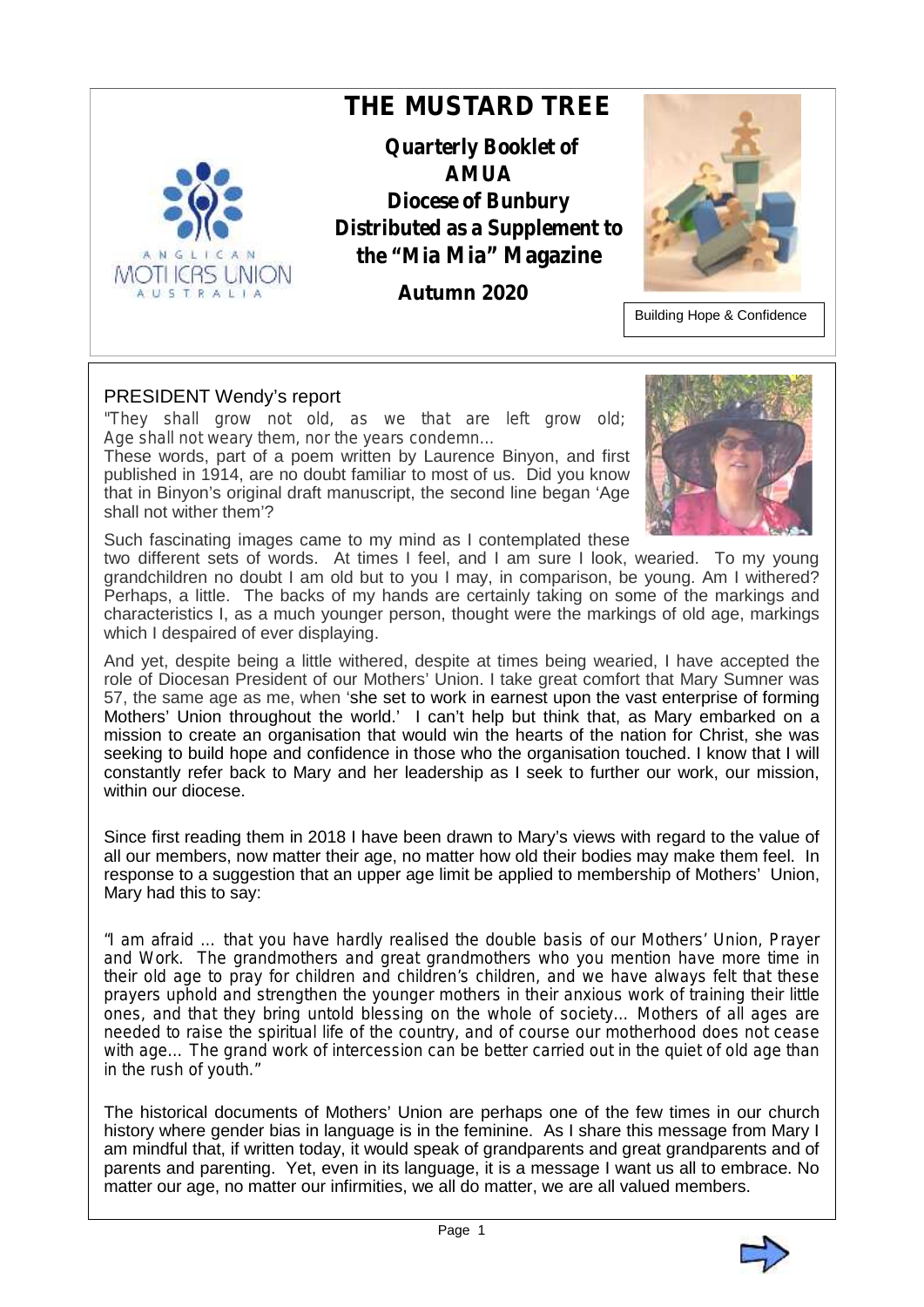One of the great joys of our organisation is that it is not a case of 'one size fits all'. Our branches do not need to be mirror images of each other. We are able, while never losing sight of the aims and objectives of Mothers' Union, to fashion our branch life and our activities to the needs of our members and the communities in which we exist.

In conclusion, let me share a few more words of wisdom from Mary:

*"let no one despise middle or old age…. It has a beauty and an influence all of its own."*

#### **Bunbury Diocese**

## **LADY DAY FESTIVAL**

Wednesday 25<sup>th</sup> March 2020

MORNING TEA From 9.15am Chapter Room, St Boniface

> **EUCHARIST** 10.30am St Boniface Cathedral<br>Celebrant Bishop Ian Coutts

LUNCHEON 12.15pm for 12.30pm Parade Hotel on the Water (Function Room)<br>1 Austral Parade, Bunbury

Cost of Luncheon: \$35 (tea & coffee included)

**GUEST SPEAKER Mrs Wendy Mabev** (2020-2022 Diocesan President)



Looking forward to catching up with everyone at Lady Day.

This is the most important day on the MU calendar so, hopefully, you will make the effort to attend should that be possible.

We realise that many of you live some distance from Bunbury (such as Albany and Denmark and Katanning) but it would be wonderful to see representative from these far-flung parishes.

Those of you who live within striking distance of Bunbury, please join us on the day. Such a lot of planning and effort goes into making the day a success. Don't forget your branch banner!

Later in the year we will be travelling to Donnybrook (see notice below) and then in October we'll be off to Mandurah for the Country Rally.

# IMPORTANT NOTICE from our Diocesan President, Wendy.

MULOA—MU Listening, Observing, Acting

# MULOA – So What?

Now that the international consultation process is complete, and a new Mothers' Union Global Framework has been released, what now?

**Your Diocesan Executive is hosting a workshop and information session to provide you with up-to-date information on how you can engage with the Framework within your own branch, parish and community**.

| When:          | 30 June 2020                                                                                |
|----------------|---------------------------------------------------------------------------------------------|
| Where:         | All Saints' Anglican Church,                                                                |
|                | South Western Highway, Donnybrook                                                           |
| Time:          | $10am - 2.30pm$                                                                             |
| What to Bring: | Bible, pen, notebook, Mothers' Union Service Book                                           |
|                | lunch, water bottle (if desired)                                                            |
| RSVP:          | We will be asking branches to give an indication of<br>numbers attending closer to the date |

Please accept our invitation to join us on this day. We would love to see every branch represented if possible.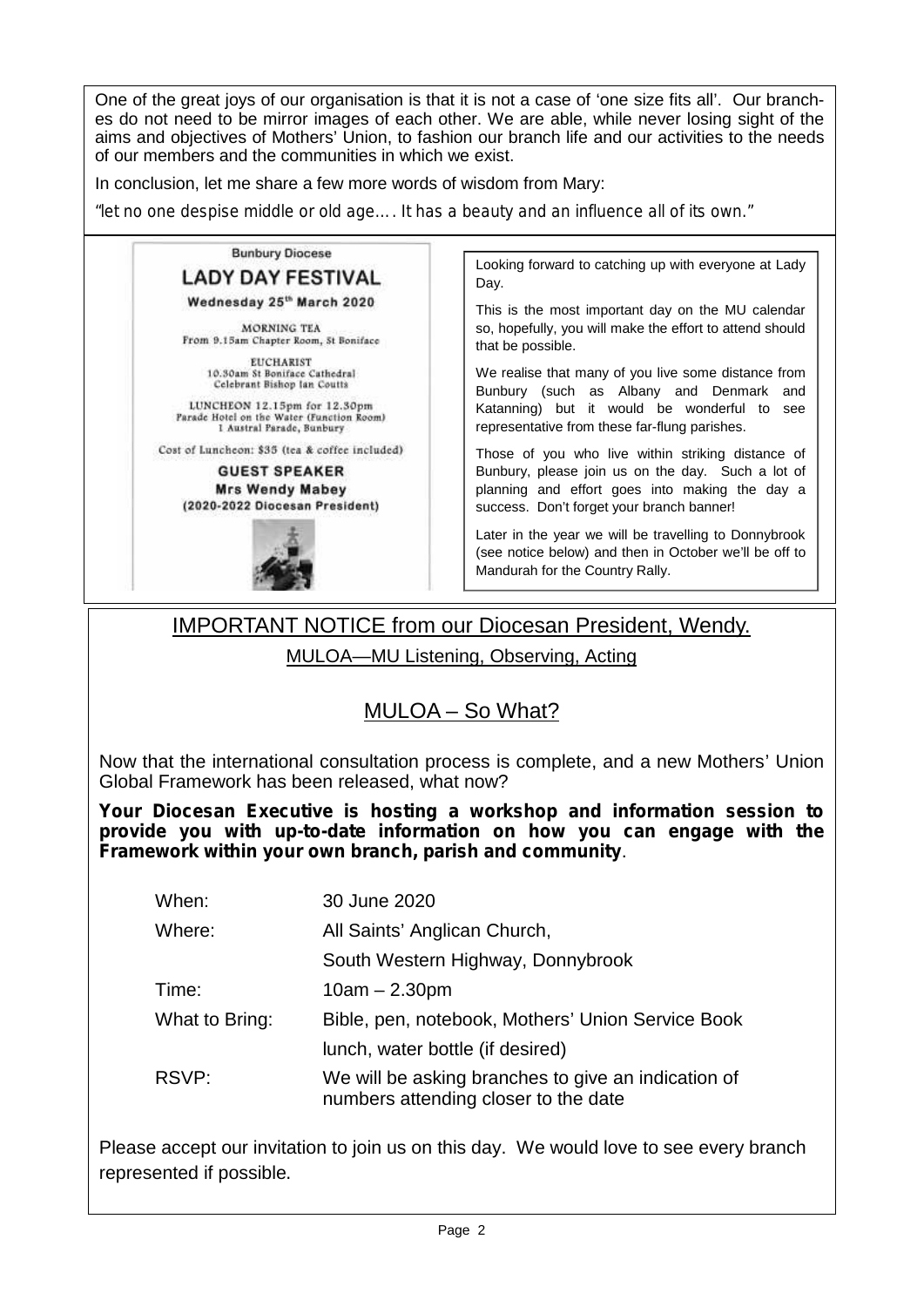

# **CONGRATULATIONS TO BETTY KNAPP**

AMUA Boyup Brook branch member, Betty Knapp, was awarded the Shire Citizen of the Year at the recent 2020 Australia Day celebrations in Boyup Brook.

Betty has been an active member of the Boyup Brook Parish and MU for many years. She has just stepped down from being secretary/treasurer of MU and is currently a Parish Councillor.

Other community activities include Betty being a member of the Upper Blackwood Agricultural Society and the CWA for over fifty years. As a representative on the South West Zone Agricultural Society, Betty has helped arrange the zone display at



the Perth Royal Show. A keen promoter of Boyup Brook, Betty also volunteers at the local visitor centre. The popular Bicentennial Walk Trail was constructed from an idea that she put forward.

With all these groups, Betty has always been prepared to serve on the executive committee.

Currently Betty is writing a history of small schools in the area after helping to identify and place plaques at 21 sites.

*Editor's Note: Thank you Jan Ritson for alerting us to this wonderful news. I lived in Boyup Brook for many years and it is a pleasure to be able to acknowledge Betty's work. A quiet achiever! I look forward to the publication of her book about the long-gone small schools in the Boyup Brook Shire.*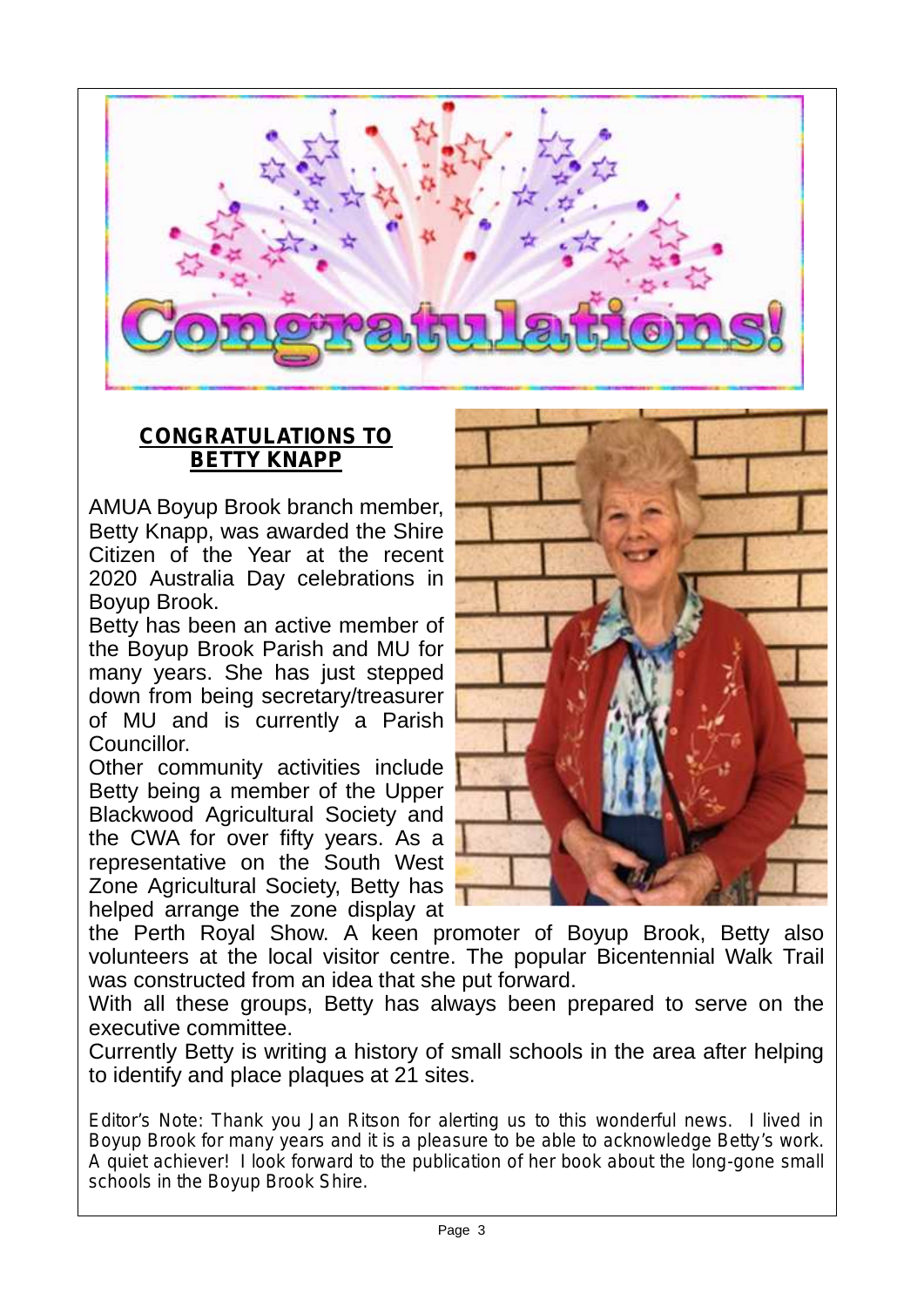# THIS IS A PHOTO OF OUR NEW AUSTRALIAN COUNCIL (AC) EXECUTIVE



Shown with Bishop Graeme Rutherford are: L-R: Rev Anne Kennedy—President Christine Jensen OAM—Vice President (Senior) Elaine Longford—Vice President (Junior) Marilyn Robey-Treasurer Dr Robin Ray—Overseas & Northern Outreach Dr Lesley McLean—Prayer & Spirituality Susan Skowronski—Social Issues & Action Christine Brain—Mia Mia Editor Denise Lay—Promotion & Development

## **HERE ARE THE MEMBERS FOR THE BUNBURY EXECUTIVE**

Wendy Mabey—President Janet Yoxall—Vice President Sylvia Spicer—Vice President Diane Hill—Treasurer Ann Busch—Overseas & Northern Outreach Lynda Howe—Prayer & Spirituality Sylvia Spicer—Social Issues & Action Tom Spicer—Publications Margaret Rennick—Magazine Editor & Mia Mia Correspondent Jean Beard—Immediate Past President Vacant—Promotion & Development Vacant—Diocesan Secretary

## **DEVASTATING FIRES** *(from the editor)*

We have looked on with horror at the devastation caused by the fires in many parts of Australia. Just this week, as I am writing this piece, fires have broken out in many parts of WA and loss of homes and habitat have occurred in Katanning where we have a MU branch.

Our Diocesan Treasurer, Diane Hill, has informed me that she has sent a cheque for \$4,000.00 to Australian Council to be used to relieve some of the stress in the most-affected areas. This money comes from your annual subs and is kept in a special account to be used when it is required. Well it is certainly required now so thank you for your contribution.

*This photo shows the damage caused to a home in Katanning*.

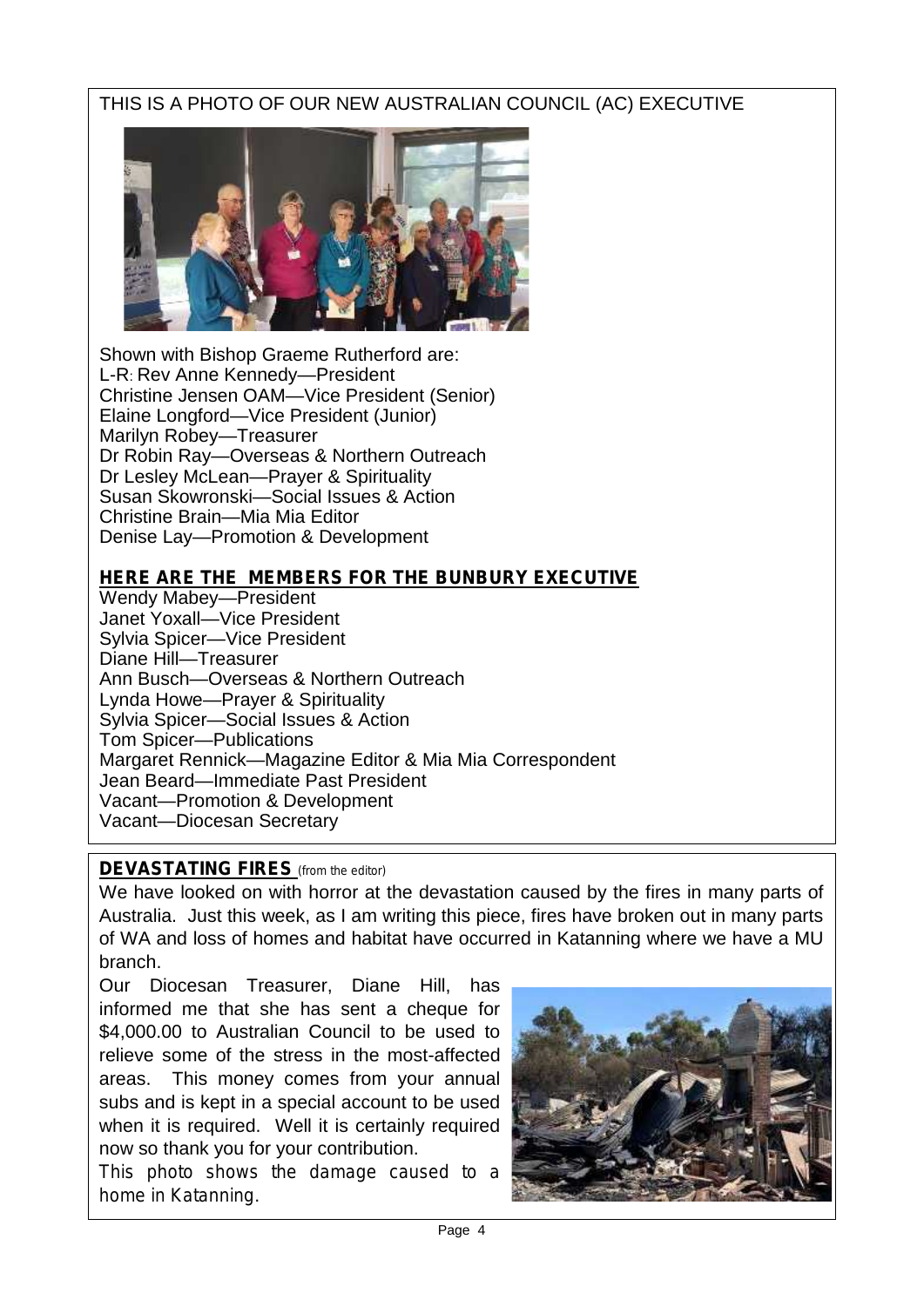## **CHAPLAIN'S REPORT– Reverend Cathie Broome**

Blessings to you all, my MU brothers and sisters throughout the Diocese.

Well another year is over and another one begun, before we know it we find ourselves in February. I don't know about you but it is usually around now with the AMP's, the meetings and the activity within the parish and diocese that I start to think about a break, often only just having returned from one.

Well this year I thought that I would share with you all a vision; an idea; a direction that I believed is profoundly important for us all and our wellbeing in this ever busy and demanding world. **FINDING BALANCE**. Two simple words but words that are very profound in our Christian journeys and for our parish and community.

## **Ephesians 5:15 - "Look carefully then how you walk, not as unwise but as wise,"**

"Walking," this means abiding or remaining in Jesus. Looking carefully at our spiritual walk is considered "wise." This wisdom comes from God (Ephesians 1:8), who gives believers the Spirit of wisdom (Ephesians 1:17). God gives wisdom to the church, making it known to others (Ephesians 3:10)".

Now I think that it is fair to say that many of us in Mothers' Union are mature in age and others, like our Archdeacon, are just mature with wisdom. When we explore and reflect on passages such as this from Ephesians it does make you think about our own maturity, wisdom and journeys. Many people refer to this as— well I have had this role and I have done that, but is that what maturity and wisdom really means? Let's face it we all know people who have done every job and task possible but that has not necessarily meant that they are mature or wise.

Over the coming year I would like to encourage you to join with me as I explore, reflect and seek to grow in maturity. Our maturity is important for reaching additional people for Christ, because our example is a powerful method of evangelism. We all know how im-

portant it is that our Actions match what we say and how we behave. The two great commandments are something for us to strive to live out every day of our lives.

With this in mind we need to be looking at BALANCE in our everyday lives. Perhaps this may mean not rushing around putting your hand up for every job, it may mean that you need to find quite time every day to sit and be still….. and just listen.

It is a privilege to share ministry with you all and I look forward to catching up with you throughout the coming year.

With every blessing,

**Cathie** 

*Editor's note: Cathie is more than willing to visit branches, just give her a call.*

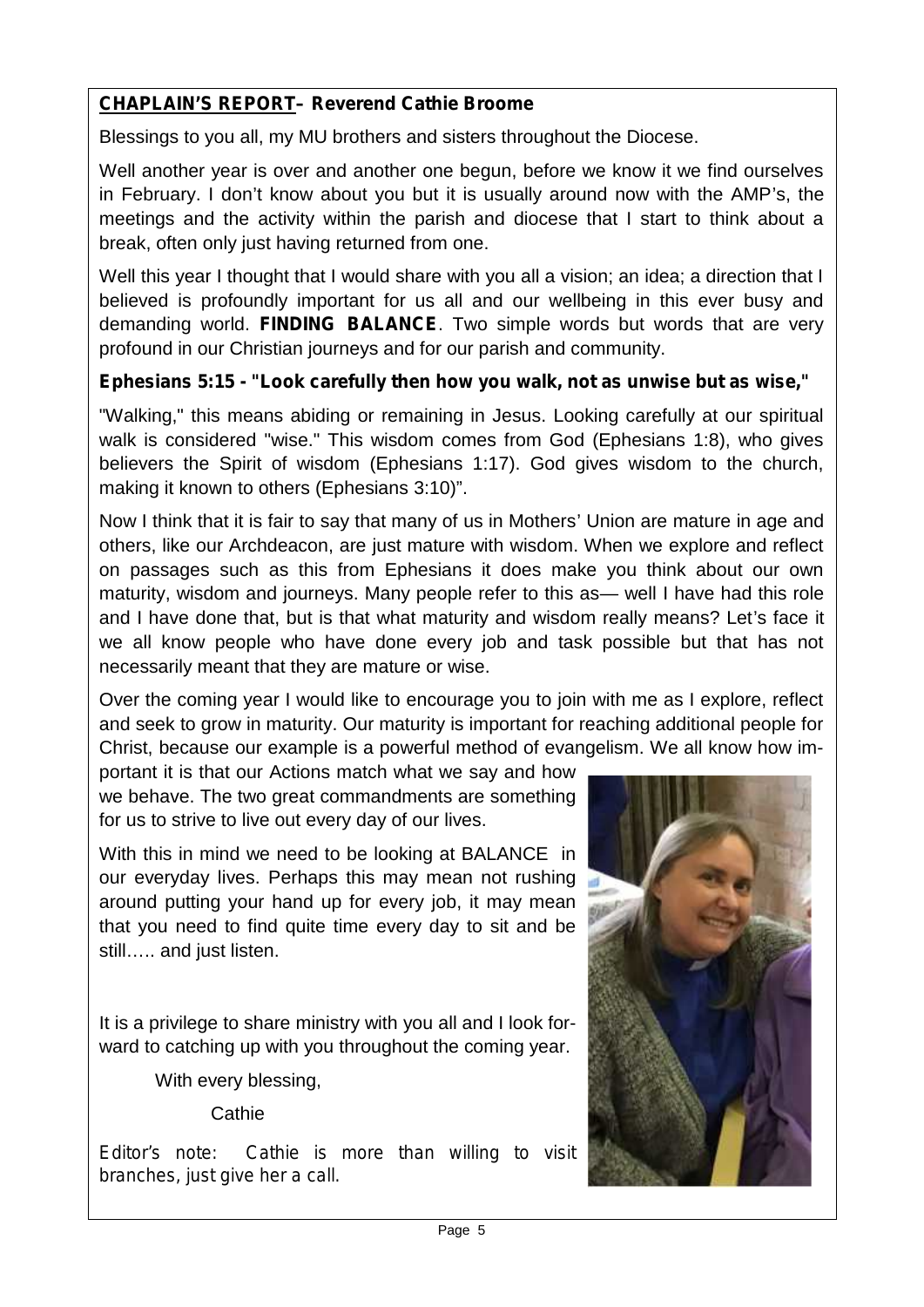## **BRANCH NEWS**

### **KATANNING BRANCH NEWS** *(Contributed by Sylvia Spicer)*

Katanning Branch will hold its first meeting for the year on Tuesday  $18<sup>th</sup>$  February. We will meet at the Church and hold an MU Service prior to the meeting. During the meeting we will discuss the Program for the year. During the year we will visit our other Church Centres, St Elizabeth's Broomehill, St Peter's Pindellup, and St Peter's Badgebup. On these occasions we will then meet for either morning tea or a lunch at a local Café. At our April meeting we hope to have a Guest Speaker from Anglicare.

This year we hope to have a new member join our group. I will be encouraging as many as possible to come to our Lady Day Service and the Luncheon at the Parade Hotel. We do have some members who are fit and able to travel so we should have a few attend. We will present a further report after our Mothers & Daughters Afternoon Tea held in May. We enjoy receiving our Mustard Tree and Mia Mia magazines and we look forward to the coming year.

### **PINJARRA BRANCH NEWS** *(Contributed by Jean Beard)*

While visiting Busselton Branch on Thursday 21 November, 2019, our MU Chaplain, Rev Cathie Broome, was presented with a Mothers' Union stole made by Margaret Broad of

Pinjarra Branch. The stole was blessed by the Venerable David Thornton-Wakeford who was the Locum Tenens at the time. Cathie wore it officially for the first time on that day.

Mothers' Union and St Francis Church had three projects over Christmas. At a stall at the Pinjarra Christmas Festival. we provided free tea, coffee and mince pies to those attending. Most people were surprised to find out they did not have to pay and it took a while to get going. Once people started coming, we were very busy. Two of our members dressed as Mary and Joseph, and a large crib was on show. We were pleasantly surprised how many children dragged their parents up to see the crib.

We felt it was a good outreach to the community. We had to put a dish out because people wanted to give us donations. These donations almost covered the cost. God works

in wonderful ways. We will be doing this again next year.

Our second project was to be part of Mandurah's Angel Project as referred to in the Summer edition of the Mustard Tree.

Our third project was to support our local drop-in centre for women in Linkages. We made up pamper hampers for the women and wrapped presents for the children. The lady who runs the centre was overcome by our large number of gifts. We support this

organisation throughout the year. Our last effort was our usual supply of food hampers for the needy. We have been lucky over the past few years to be the recipient of a large donation of food from the Western Wanderers' Caravan Club.

Over all I think our small group of members did an amazing job.

*See more branch reports on pages 12 and 13*

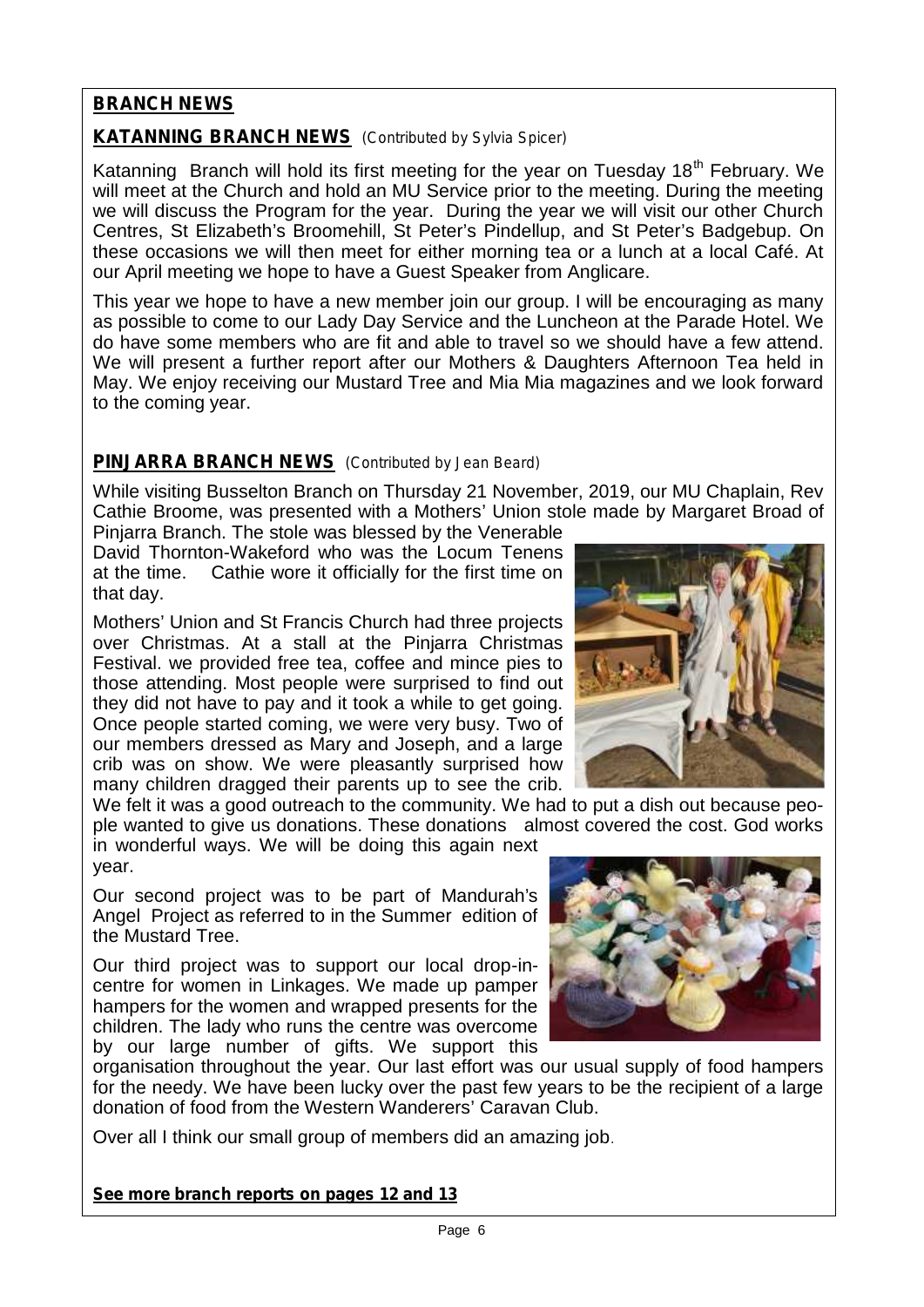# **HISTORIC MU CALICO** *(Contributed by Lynda Howe)*

At our November meeting in Carey Park we had a surprise visitor. It was Barbara Wingrave from St Mark's Church. Jenny Ward brought her to visit us and with her she brought a large wall hanging Barbara had made. Although it was indeed lovely, it was the backing calico that was the reason for her visit.

The story started in 1947 in Essex, UK. The local Church of England had a new minister from South Melbourne by the name of Rev Phillip Charles Lee. He found that there were many needs in the parish even though the war was over. So he wrote to the local MU in South Melbourne and, as a result, a Miss E.A. Morton from Napier St, South Melbourne, sent a parcel of dried fruits to Barbara's mother, an MU member herself, in Southend-on-Sea in Essex. This happened at least a couple of times and the pieces of calico were kept as a reminder of the love and generosity of MU women in reaching out to their sisters across the world. The fact that the pieces were kept for over 70 years is a miracle in itself and they are immortalized in the wall hanging that now hangs in Barbara's unit in Bunbury. Thank you Barbara, for showing us the enduring love of MU across the miles and across time.



Here is the piece of calico with mailing instructions, and which is now attached to the wall hanging shown to the right.



## **WOOLLEN SQUARES**

When you read the article on page 8 about a young student from the Bunbury Cathedral Grammar School and her knitting project, you might be inspired to knit some squares. We are very low on supplies.

If you can't knit, then maybe you know someone who can.

Or, again, if you can't knit, then a donation of 8-ply wool would be appreciated.

Many thanks to the Busselton knitters who keep sending in batches of squares. Your support is appreciated .

Thanks also for the competent people who crochet the edges of the rugs to make them look so professional.

I know that Albany and Denmark branches are involved in this outreach, also Mandurah. Could you let me know what is happening in your part of the world?

In Bunbury the majority of the rugs go to the SW Women's Refuge and, occasionally, to the Mission to Seafarers.

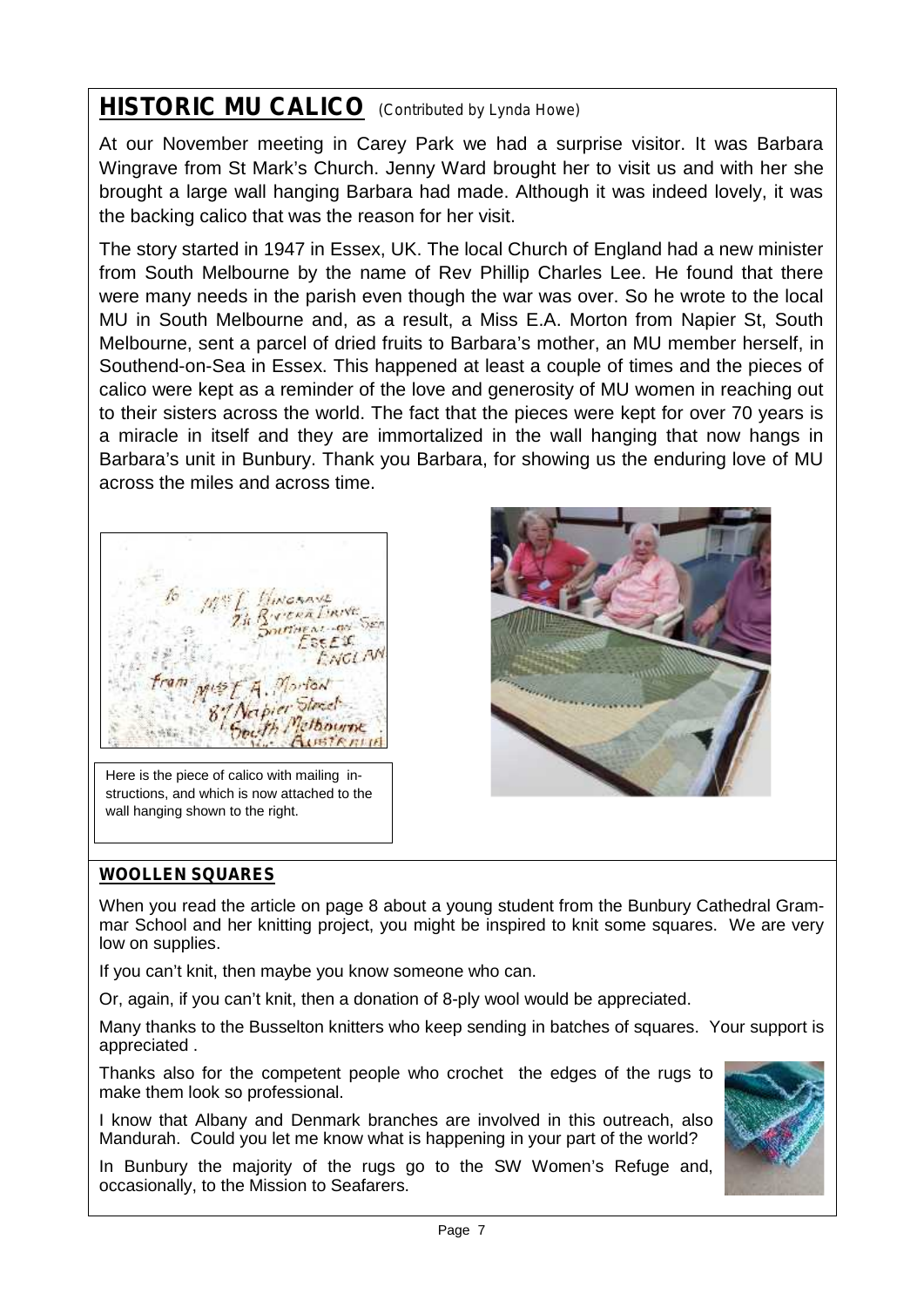# **A VISIT TO THE BUNBURY CATHEDRAL GRAMMAR SCHOOL**

*(Contributed by Margaret Rennick)*

*In November I was invited to the Bunbury Cathedral Grammar School to attend an assembly of the primary school students, the main purpose being to acknowledge the work of Liesl, one of their Year 6 students. Extracts of her story are told below.*

**"In July 2018 I began a Round Square project called "Knitting for the Needy", where I would get as many people as possible to knit a woollen square. Once at least 35 squares had been knitted I would get someone to stitch them together to make a blanket. I have been doing this project since term 3 in 2018 and it has now come to an end. I managed to create 9 blankets with the help of many people".**

**At the assembly Liesl thanked all the ladies who had knitted squares, another who had sewn the squares into blankets and another who crocheted beautiful little borders around the blankets.**

**"I started this project because I wanted to help people in need. I think this project is quite unique. Lots of people tend to do projects like a beach cleanup or some sort of environmentally-related activity for the community. But my idea was to do something different, something to help people. We need to remember that, yes, we should help the environment but we also need to help people in need.**

**I hope learning a bit more about my project can inspire you to do something similar to this. Even the smallest things can make a big difference".**

*Liesl's blankets will join those prepared by MU members and will go to the SW Women's Refuge or the Mission to Seafarers in Bunbury and we thank Liesl for her wonderful achievement .*

*Well done!!*

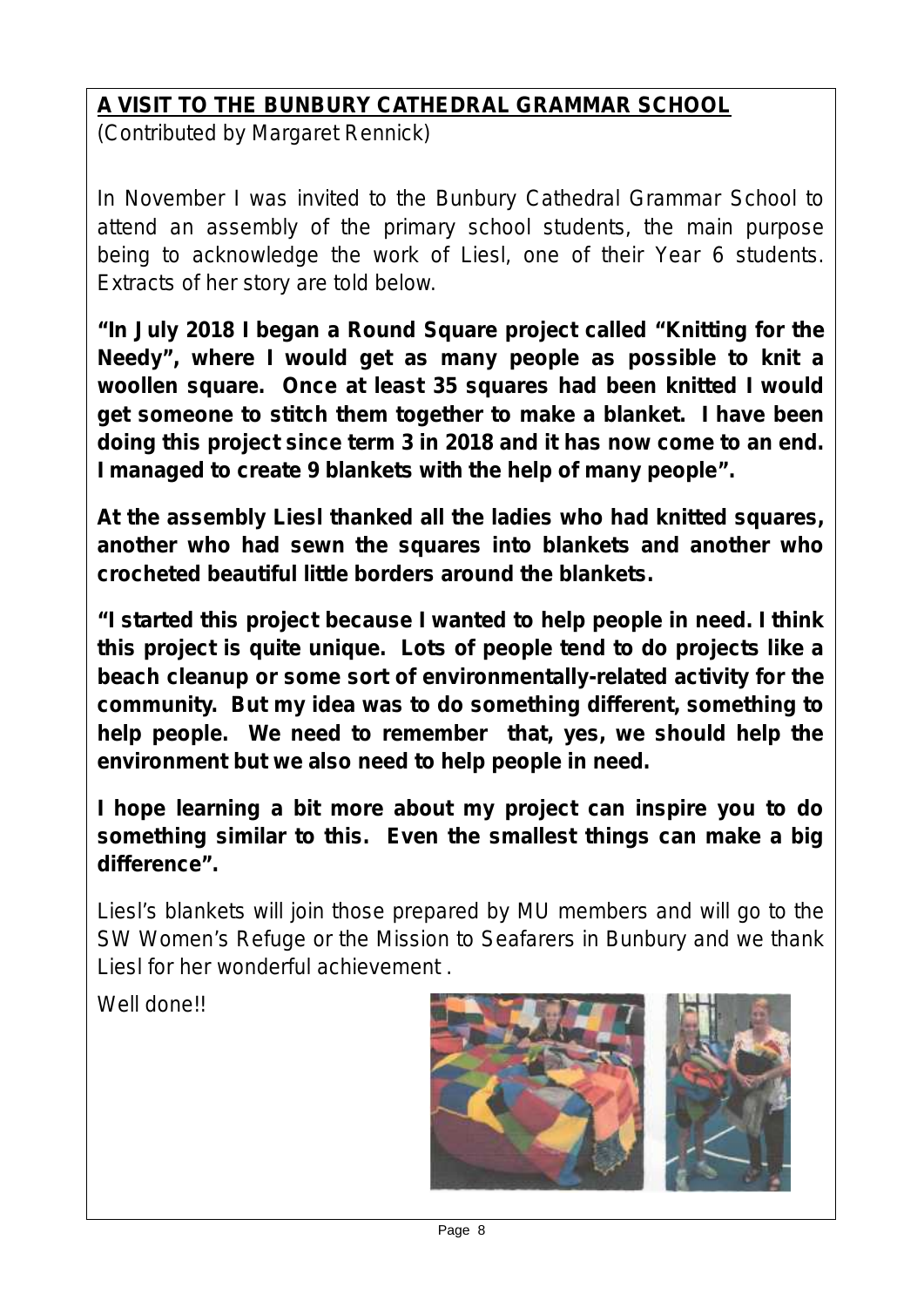### **THOSE TERRIBLE FIRES**

Our Diocesan President, Wendy, has emailed many dioceses assuring them of our ongoing prayers for the members of their branches who have been impacted in anyway by the bushfires. In part, below, are some of the responses Wendy received:

*Thank you for your message to MU Adelaide and I will pass it on to the affected areas. It has been just terrible. We in MU Adelaide are trying to work out the best way to support and are waiting a little. It will become clearer down the track. I have a priest working out our best response. Marion*

*So lovely to hear from you and to know that you are praying for our Diocese. Yes the fires and drought have had a devastating impact on so many parishes in our very large diocese. We are truly blessed that AMUA and Bishop Mark and our Patron, Monica, and leading by example with love, compassion, outreach and prayer. After the bushfire between Canberra and Queanbeyan, which closed the airport for the day, we had a light shower of rain which, while not a lot, keeps on giving us encouragement and hope for the ,recovery. Thank you for making contact. I will send your message out to our members including Bishop Mark and Monica. United in prayer and love of Jesus, Blessing to all in Bunbury Diocese, Joan x*

*Thanks for your beautiful and encouraging words. We do very much need and value the prayers of Mothers' Union. Mothers' Union is a beautiful organisation and Joan does a wonderful job supporting us all here in our diocese. May God bless you and keep you safe. kind regards Monica Short*

*Thank you so much for your prayerful concern for those impacted by the terrible bushfires in our diocese and beyond. Our rural and coastal communities, together with our poor flora and fauna, will take a long time to recover and rebuild. We know God is in control and we are grateful for his mercy. Many of our members in the Southern Highlands are part of the fire-fighting community and Anglicare and have been volunteering for so many long weeks. We pray for respite particularly for them. It is wonderful to know that we are united in prayer through MU. It is such an encouragement. Glenda McSorley President, MU Sydney*

*Thank you for your message of prayer and support which will be much appreciated by all in the Diocese. There were many evacuees from the Corryong area sent to Wodonga and Wangaratta and residents of the Corryong Nursing Home were sent to willing hospitals along the Murray Valley Highway-Nathalia is at least a four hour drive. The parishes cover quite large areas of fire ravaged farms but the Parish priests and others from nearby areas are spending time counselling those who need extra support. Mary Muntz. Wangaratta*

*Thank you for your message of love, support and Prayers for those affected by Bushfires. We have had several large fires in our Diocese with houses, property and livestock impacted but thankfully at this stage none as devastating as other parts of our State and Kangaroo Island and in NSW and Victoria. Some funds are being given to support one of our MU Members near Pt Lincoln who was badly affected by fire in November last year for the second time in a few years. Lynette Pole President, AMUA Diocese of Willochra*

*Thank you for your kind thoughts. There are many for whom this is a devastating time. I was speaking with one of our Branch Presidents who lives in Bairnsdale, itself a large town on the South Western border of the fires that have burnt through East Gippsland. She has been busy hosting evacuees and now some people who are taking part in the clearing up of burnt areas.*

*Such a huge task. Thank you for your prayers and please continue to uphold all those involved. Blessings Maryann Ashton President, AMUA Diocese of Gippsland*

**I emailed the above reponses to those of you have access to email but, for those members who do not have email, I have included above some of the responses from AMUA dioceses throughout Australia (Margaret)**

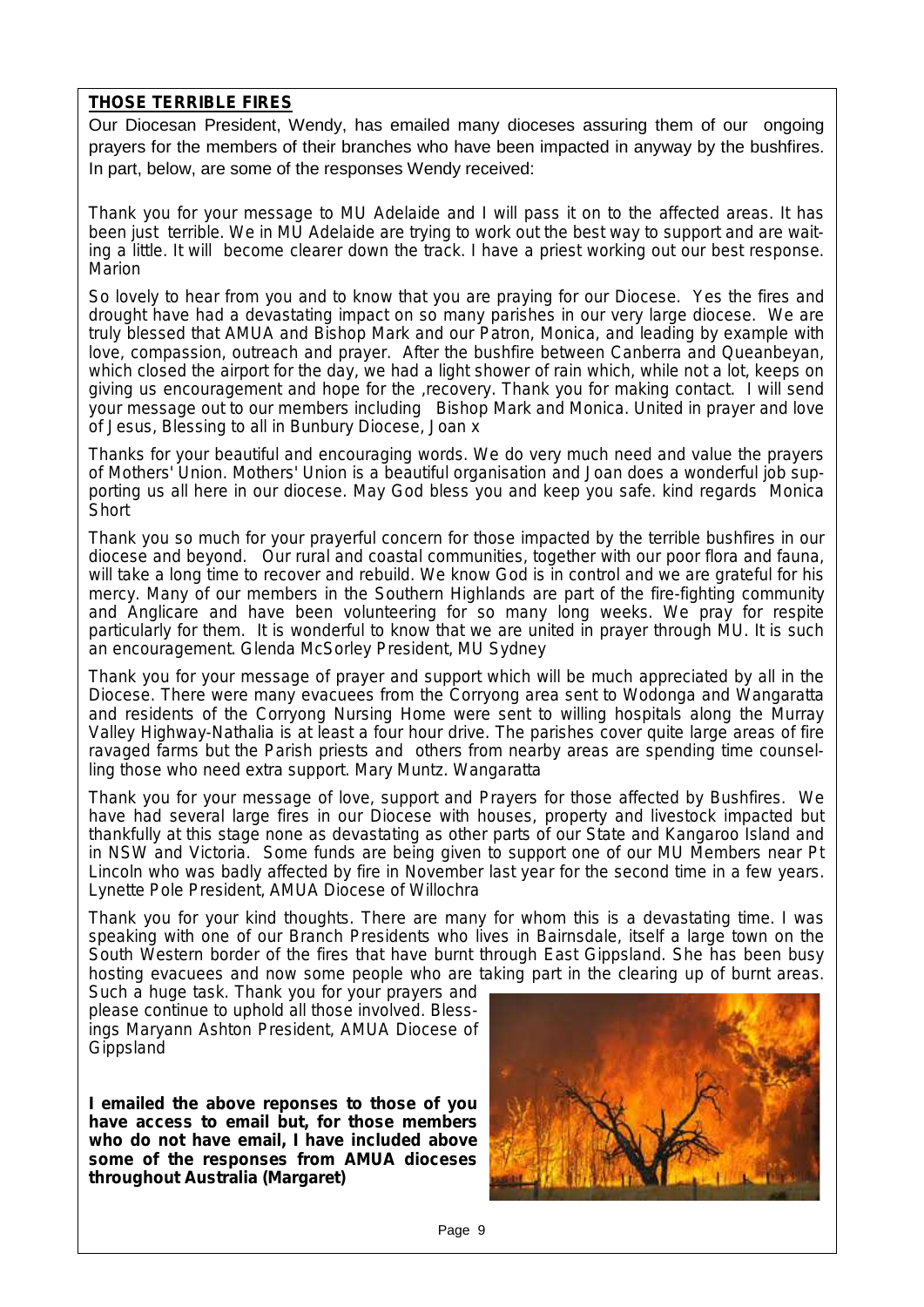

Our Worldwide President, Sheran Harper, has recently visited Rome alongside the Abrahamic Faiths Initiative (AFI), with one overarching goal: to advance sustainable peace and mutual respect amongst faiths and around the world.

Sheran said, "It was a deep and profoundly moving experience to sit alongside such diverse faith leaders, completely united in different issues of our time. When we can work together in all our faiths, we have the potential to create real and lasting pathway to peace. With four million members, Mothers' Union is already leading and delivering impact with women as change and peace makers and I look forward to continuing to bring this learning and sharing to future conversations and action."

## **FAMILIES WORLDWIDE**

Hopefully, you have read the latest edition of Families Worldwide and noted the different format and where you have been introduced to the eleven Mothers' Union zones and their trustees.

We, in Australia, are part of Zone C which includes Aotearoa, New Zealand and Polynesia, Melanesia, Papua New Guinea and our trustee is Libbie Crossman. In our zone there are 45,323 members and the main languages are English, Maori, Niven, Solomon Island Pidgin, PNG Pidgin, Motu and over 700 local and island languages.

It is very interesting to read about our zone and the other zones in our wonderful organisation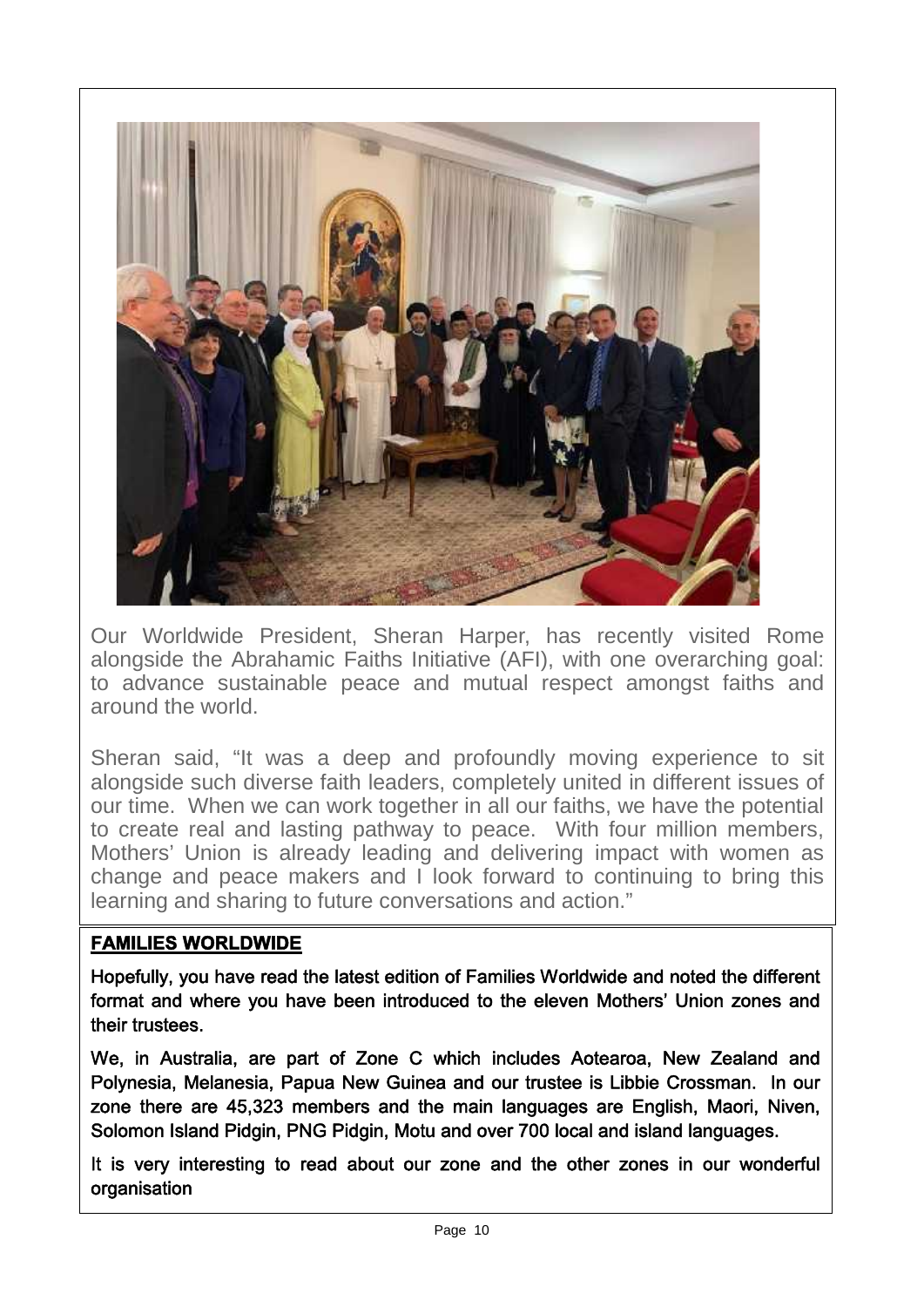## **FROM THE AUSTRALIAN COUNCIL'S PRESIDENT'S DESK**

February 2020

Dear MU Members and Friends,

Greetings as you begin your prayerful work for 2020! The Christmas and New Year period has been a busy one for many of those of you caught up in bushfires, floods, dust storms and hail storms. You have been upheld in prayer by members all



over the country, and all over the world. As you help to rebuild your towns and communities, we pray that you will feel God's love surrounding you. Through the AMUA Disaster Relief Fund, we were able to offer financial grants to eight Dioceses (as advised by Diocesan Presidents) affected by Bushfires. So far, these Dioceses are: The Murray, Canberra & Goulburn, Sydney, Wangaratta, Willochra, Adelaide, Gippsland and Armidale. Bishop Mark Short from C&G was encouraging people to send greetings to fire-hit areas – perhaps your diocese could do this? *(Bunbury Diocese has sent greetings, see page 8 for replies)*

Do you value the AMUA Publications Department? Have you or your diocese or your group considered accepting the ministry of Publications Manager? Narelle definitely finishes at the end of March. The Department has been reduced to MU material only – no books – so storing and sourcing new stock is minimal. Please consider this prayerfully and seriously, and contact Narelle or me with any questions.

Our Theme for this year – *Building Hope and Confidence* – is very relevant in view of the natural disasters we have had, and will continue to experience. It's also relevant in our Dioceses and in our groups – falling numbers sometimes leave us feeling deflated, and unable to plan much for the future. But I'm reminded of the prophet Micah's words as the people ask what can they give to God who has given so much to them – *"(God) has shown you, O mortal, what is good. And what does the Lord require of you? To act justly and to love mercy and to walk humbly with your God." Micah 6:8*

Building hope and confidence in PNG through the Parenting Program is our special project for this year. When I was a new mum, I found myself suddenly responsible for the Life and Survival of a tiny child, but I was helped and supported and my confidence grew. That's what we are going to do for the mothers of Papua New Guinea, so I hope you will take this project to heart and work and pray for its success. You will hear more

about this from Dr Robin Ray, our Overseas and Northern Outreach Convenor, during the year.

As you begin to plan for 2020, in dioceses and in groups, I encourage you to keep the theme in mind, as well as the MULOA principles we learned over the last year or so - listening, observing and acting.



Love and peace, Anne Kennedy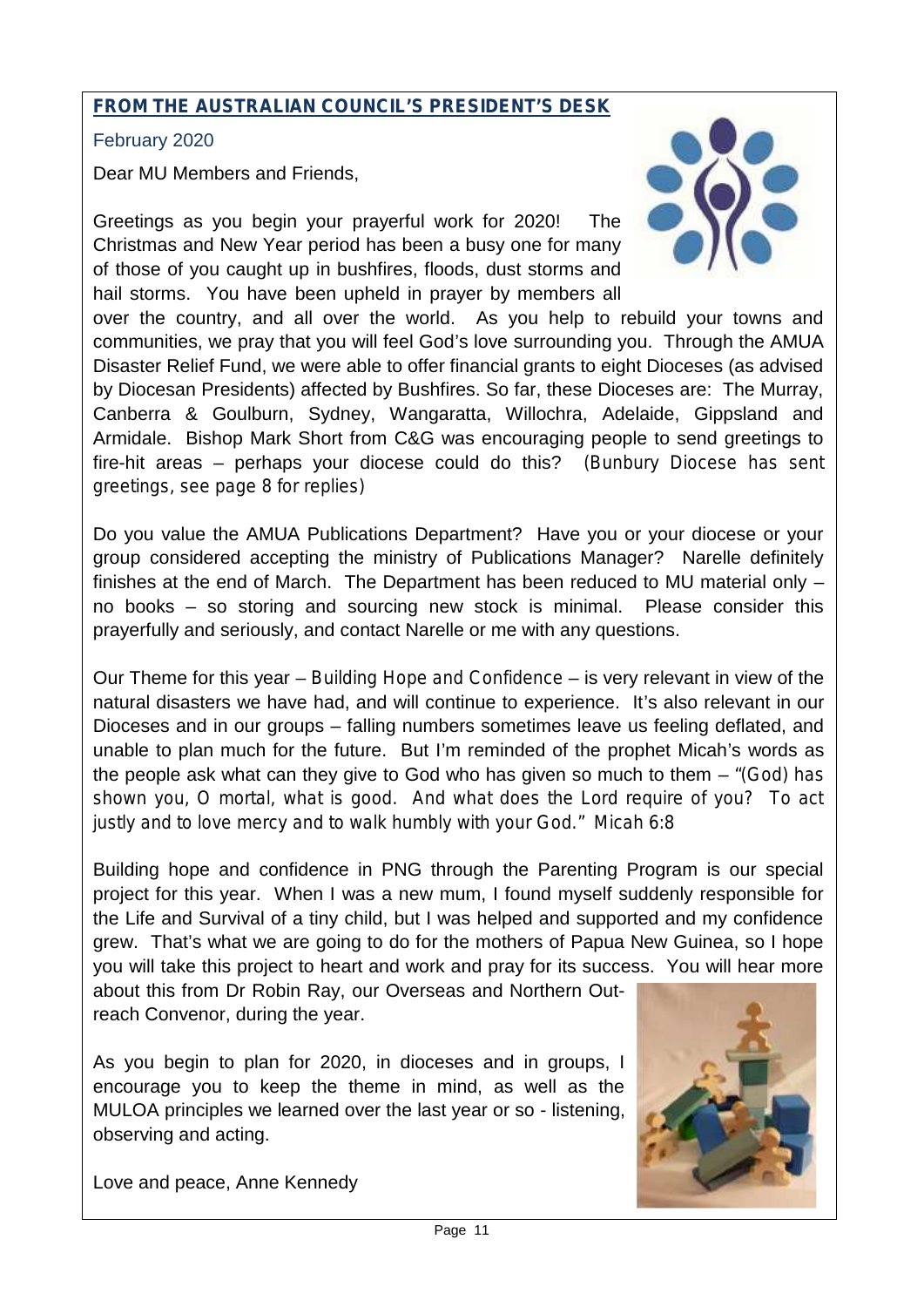## **BOYUP BROOK BRANCH NEWS** (*Contributed by Jan Ritson)*

To finish 2019, we supplied small gifts to be placed in the Christmas hampers that are compiled by the local church groups for people in need in our community.<br>We have been involved with sorting second-hand books and assisting with the

We have been involved with sorting second-hand books and community book stall that has become a regular part of the Country Music Show in February. Our specialty is providing morning tea for all the people manning the stall which is held in the grounds of St. Saviours. Proceeds from the stall always go to charity We look forward to welcoming our Diocesan president, Wendy, to our June meeting.

### **BUNBURY BRANCH NEWS** *(Contributed by Margaret Rennick)*

Well we are back into the swing of things again with our first meeting for 2020 taking place on Thursday  $6<sup>th</sup>$  February.

Commencing with the Eucharist, and following the usual lovely morning tea, we had a PowerPoint presentation which outlined all we had achieved in 2019 and which, perhaps, will give us inspiration to be involved in the various MU activities which will take place during this year.

We were very pleased to welcome Jeannie Cornish as a prospective new member.

MU members were to the fore when, on Sunday 2nd February, four young members from one family were baptised at the Family Service held at St Boniface Cathedral. The family has been attending the Cathedral for some time now and we appreciate their commitment. As well as being baptised, they were admitted to their first communion, as were two other young members of our congregation. Our Sunday School has grown from 3 children to eighteen and all that in just over a year or two. Canon Carol, who is acting as the locum in our parish, also blessed the children (and teachers) as they are about to start a new school year and, in addition, she blessed the children's schoolbags. It was a wonderful service at which MU presented gifts to the six children.

Looking back, I will tell you about an hilarious time we had at our Christmas meeting. Each member had to provide a photo of themselves aged between 6 and 16. This was shown on the PowerPoint as we tried to guess who each person was. Very difficult indeed! The next slide then showed the childhood photo together with a recent photo to see the difference. Lots of Laughter! Four of the photos are shown below. Each is serving, or has served, on Bunbury MU Executive. Can you guess who they are? See page 14.

We are now looking forward to our March meeting when Bishop Ian will be our guest speaker.







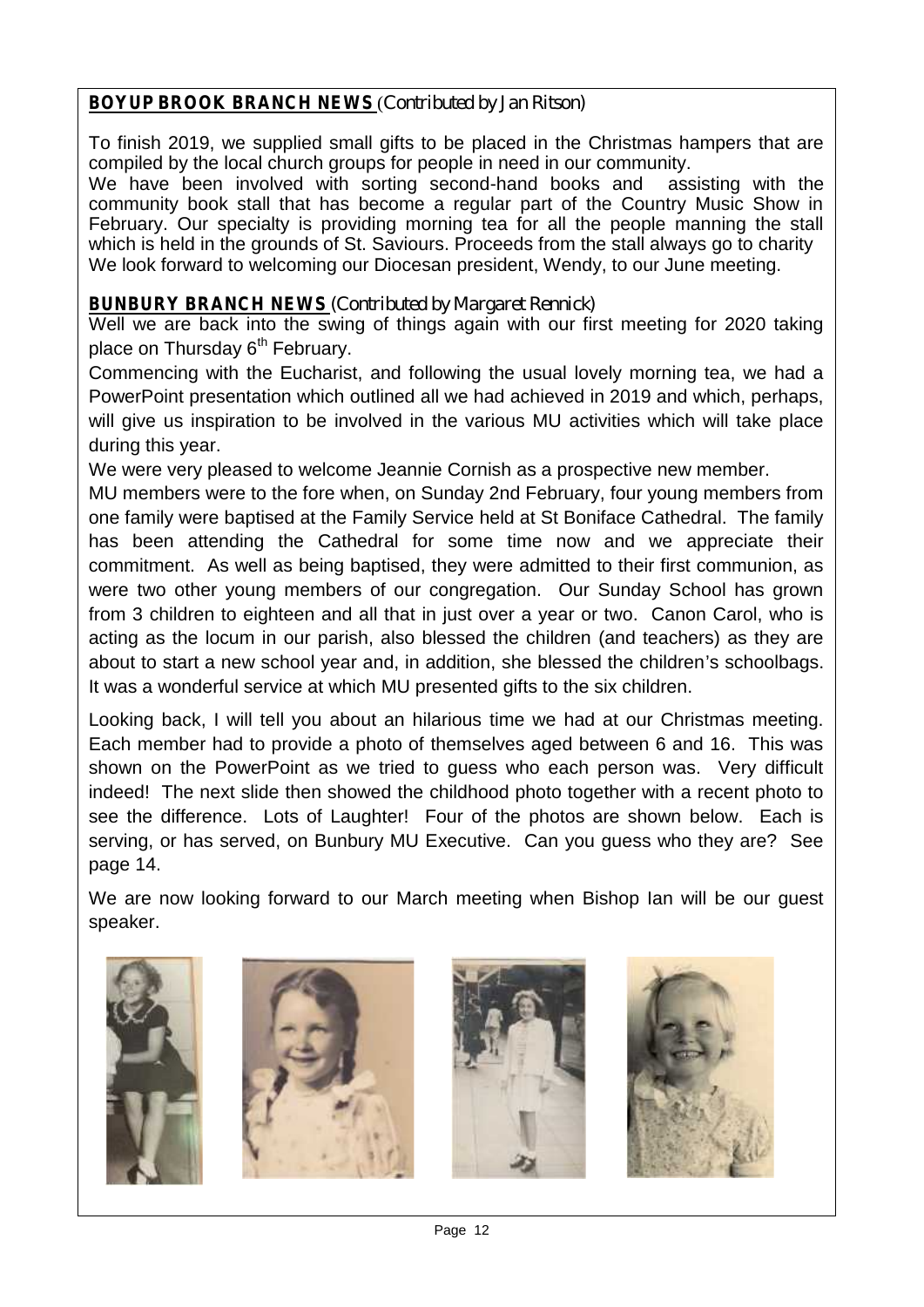## **MANDURAH BRANCH REPORT** *(Contributed by Sally Bone)*

### **Prospective New Members' Morning Tea**

It all started with two women from our worshipping community speaking to two members of our branch, saying that they thought they might like to join Mothers' Union in 2020.

As our committee met to plan our program for the year, we reflected on the busyness of our first meeting last year when members were catching up with each other (we worship across five different services throughout each week), when we were sorting out prayer partners, sorting out annual fees, working through the program and generally making a great deal of enthusiastic noise. We were concerned for how daunting this was to a prospective new member who came along to find out what Mothers' Union was all about.

The idea was born that a morning tea be held prior to our first meeting to share who and what we are in a more intimate and less intimidating setting, with myself as president and the secretary being present to provide information and answer any questions.

When notices were given after our 10am Family Eucharist on the Sunday following the committee meeting, I shared that a new year of Mothers' Union was about to commence and invited anyone who might want to know more about Mothers' Union to speak to me after the service. Seven women approached me and I invited them to come to our morning tea.

Specially prepared invitations with all the details of where and when were printed and given to each of the nine women in the weeks leading up to the morning tea. Current members were all told of the morning tea and invited to put forward names of others they knew who had expressed an interest in Mothers' Union and who could be invited to come along.

After another approach, in the end there were ten women who had expressed an interest in finding out more, seven of whom joined us for the morning tea. After all of our conversations, they were invited to come along to our February and March meetings to experience for themselves some of what happens at our branch. It is our hope that at least some, if not all, will decide to join Mothers' Union and will be welcomed as members on Mothering Sunday as part of our Mothers' Union focus weekend in our parish. As for the other three ladies who were unable to join us, we will follow up with them and encourage their interest.

## **BUSSELTON BRANCH REPORT** *(contributed by Mary Watts)*

Busselton branch held their end of year Eucharist in November. We were very fortunate to have the Diocesan Chaplain, Rev Cathie Broome, to celebrate. We also welcomed the Venerable David Thornton-Wakeford with his wife Deborah. David was visiting the parish from Adelaide, as the locum tenens for three months.

The Bunbury Diocesan President, Mrs Jean Beard, took part in the service, presenting new member, Susan Butler, with her membership of MU. Following the service, members and friends adjourned to a beachside restaurant for a most

enjoyable 'Christmas' lunch.

To begin the new year of 2020, members gathered for an informal meeting in January to discuss the programme they would like for each month. Using the guideline of the theme for the year of 'Building Hope and Confidence', we formed what is anticipated an encouraging and interesting format, with plenty of member involvement and look forward to inviting some different speakers which hopefully will encourage some new members.